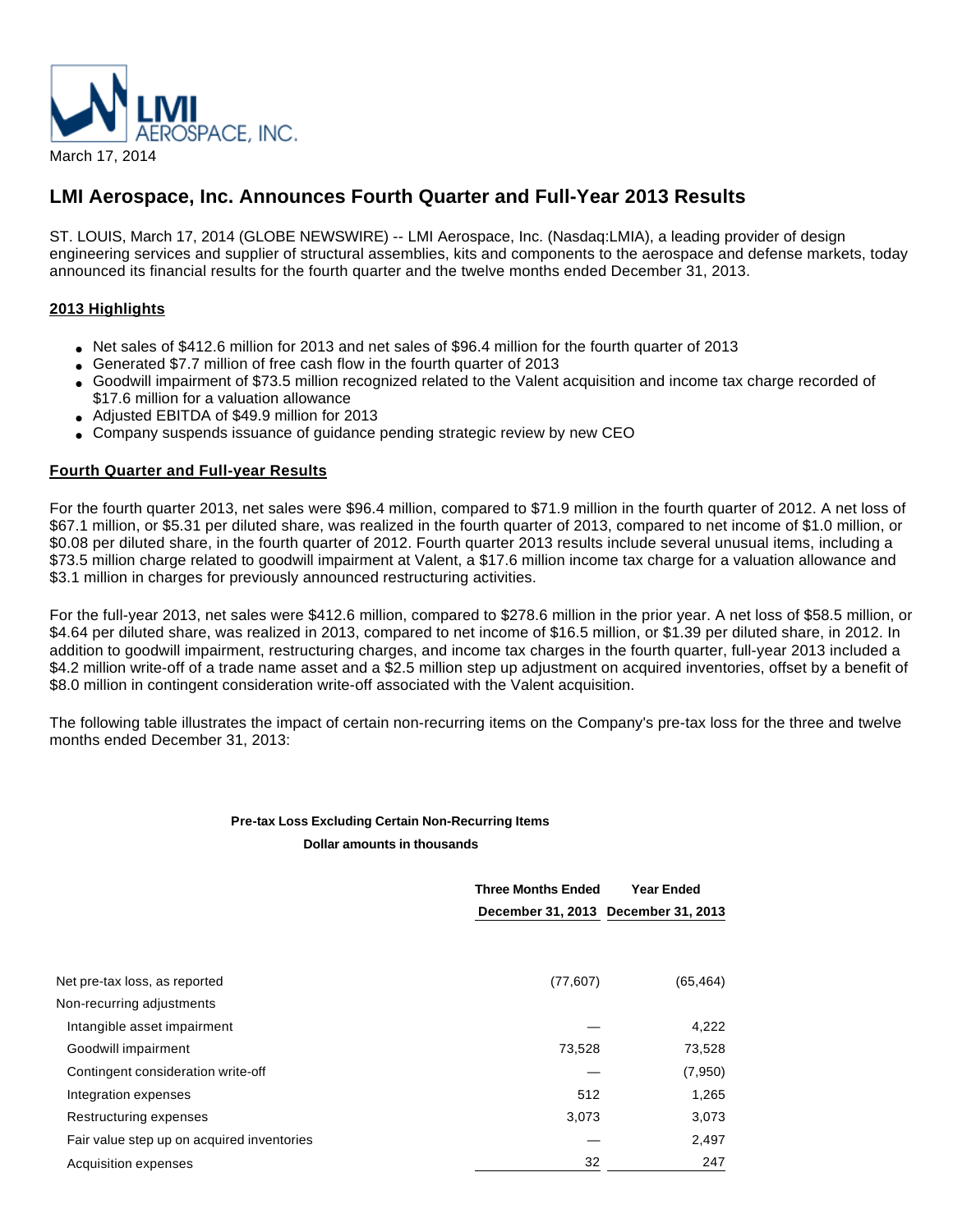| Total non-recurring adjustments                                       | 77.145 | 76.882 |
|-----------------------------------------------------------------------|--------|--------|
| Net pre-tax (loss) income excluding certain non-recurring adjustments | (462)  | 11.418 |

"As of the beginning of 2013, LMI had recently completed two acquisitions - TASS in August of 2012 and Valent in December of 2012," said Ronald S. Saks, Chief Executive Officer of LMI. "The Engineering Services business continued to experience high demand in early 2013, after record sales in 2012. The addition of TASS contributed to our expectation that revenue in 2013 would be at even higher levels than 2012. Aerostructures, excluding Valent, experienced a sales increase in 2012 as well, and significant tooling sales on a development program coupled with an unexpected increase in orders for commercial aircraft winglet kits gave rise to optimism that sales in 2013 would continue to grow. Valent sales were expected to grow at the highest rate.

"However, as 2013 progressed, sales estimates decreased, with Engineering Services experiencing the sharpest drop, as the largest customer for the segment changed strategy and demand dropped abruptly. Valent's sales also declined from expectations as their largest customer delayed additional awards to its supply chain until completion of a strategic review by new senior leadership. Legacy Aerostructures held up best, but was negatively impacted in the fourth quarter of 2013 by the deferral of a \$5.8 million tooling contract into 2014," Saks said.

#### **Aerostructures Segment**

|                                 | Q4     |        |        | Q4 2013 |               | Q4   |                                                          |
|---------------------------------|--------|--------|--------|---------|---------------|------|----------------------------------------------------------|
| <b>Net Sales</b>                |        |        |        |         |               |      | 2013 % of Total Valent Legacy % of Total 2012 % of Total |
| Large commercial aircraft       | \$38.7 | 49.1%  | \$16.4 | \$22.3  | 44.4% \$20.3  |      | 44.5%                                                    |
| Corporate and regional aircraft | 19.8   | 25.1%  | 2.9    | 16.9    | 33.7%         | 14.0 | 30.7%                                                    |
| Military                        | 13.2   | 16.8%  | 4.7    | 8.5     | 16.9%         | 9.5  | 20.8%                                                    |
| Other                           | 7.1    | 9.0%   | 4.6    | 2.5     | 5.0%          | 1.8  | 4.0%                                                     |
| Total                           | \$78.8 | 100.0% | \$28.6 | \$50.2  | 100.0% \$45.6 |      | 100.0%                                                   |

Net sales of large commercial aircraft products increased 90.6 percent during the fourth quarter of 2013. Valent sales of \$16.4 million, including \$13.5 million for the Boeing 737, coupled with increases in legacy Aerostructures demand for Boeing wing modification kits of \$3.3 million, were significant factors. In the corporate and regional aircraft market, increased revenue related to a development program was realized throughout Aerostructures and increased demand on the Gulfstream G650 programs in legacy Aerostructures provided growth of \$3.1 million compared to the fourth quarter of 2012. The growth in sales for the military market was attributable to Valent, which generated \$4.7 million of military sales in the quarter, primarily related to the F-18 and V-22 Osprey platforms.

The segment generated gross profit of \$15.2 million, or 19.3 percent of net sales, in the fourth quarter of 2013 versus \$11.5 million, or 25.2 percent of net sales, in the fourth quarter of 2012. The acquisition of Valent contributed an increase of \$3.6 million, or 12.7 percent of net sales, for the quarter when compared to the fourth quarter of 2012. Valent gross profit was unfavorably impacted in the fourth quarter of 2013 by \$1.0 million in cumulative catch-up adjustments, the result of higher levels of indirect costs required to meet customer demand. Gross margin at legacy Aerostructures in the fourth quarter of 2013 was \$11.6 million, or 23.1 percent, on a 10.3 percent increase in sales, compared to \$11.5 million in the fourth quarter of 2012. Legacy Aerostructures gross margin was unfavorably impacted by non-recurring costs.

Selling, general and administrative expenses excluding non-recurring items were \$11.7 million in the fourth quarter of 2013 versus \$6.3 million in the fourth quarter of 2012, the increase primarily due to the acquisition of Valent. Non-recurring items of \$76.6 million were also realized during the fourth quarter of 2013, including the \$73.5 million goodwill impairment and \$3.1 million restructuring costs primarily related to Valent management changes. Goodwill impairment was largely caused by lower than expected future operating performance with regard to long-term contracts at Valent including the identification of a loss contract assumed with the acquisition on a 787 program.

#### **Engineering Services Segment**

|                                 | Q4     |                                 | Q4  |       |
|---------------------------------|--------|---------------------------------|-----|-------|
| <b>Net Sales</b>                |        | 2013 % of Total 2012 % of Total |     |       |
| Large commercial aircraft       | \$10.5 | 57.4% \$8.0                     |     | 29.9% |
| Corporate and regional aircraft | 3.3    | 18.0%                           | 6.6 | 24.6% |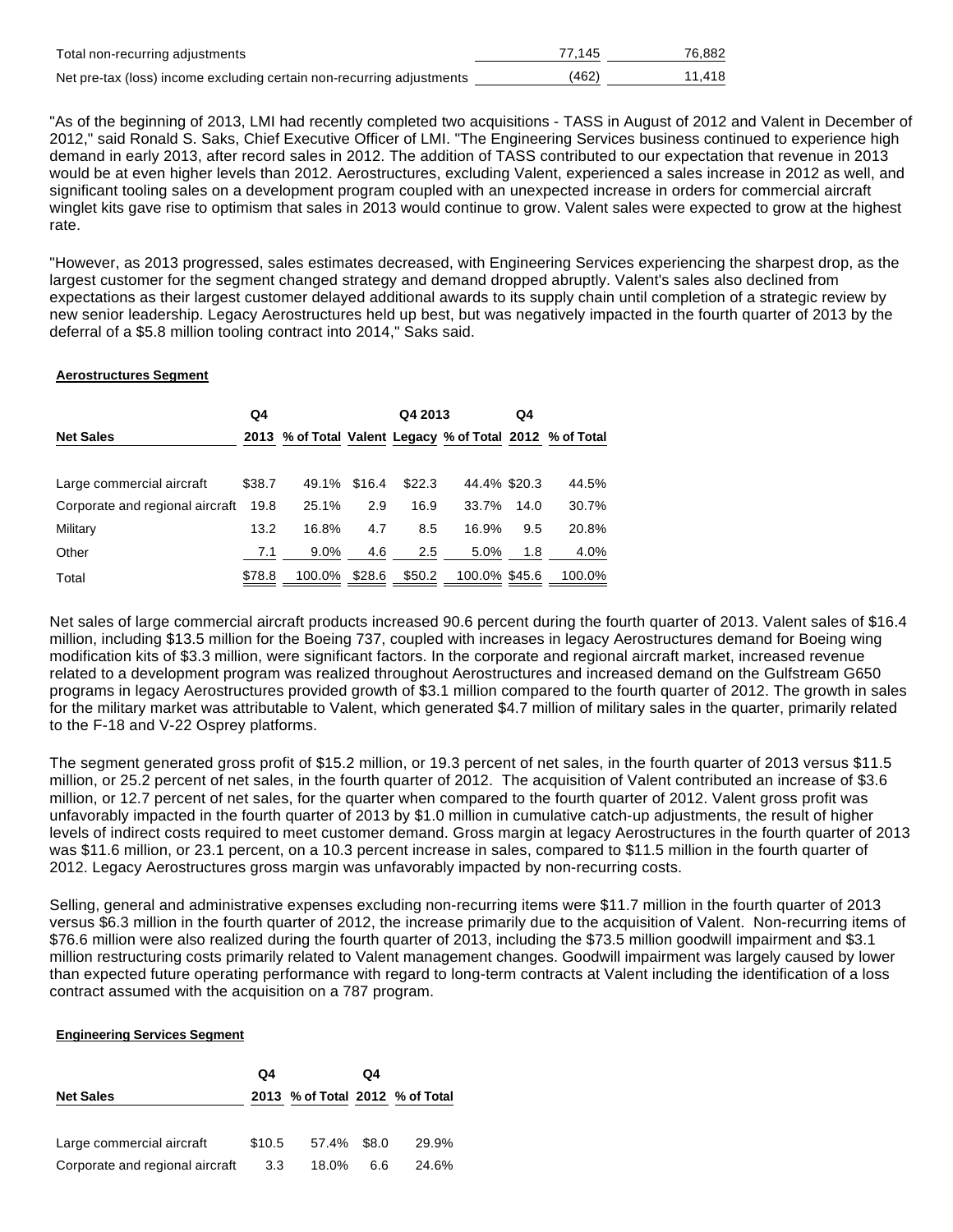| Military | 2.8 | 15.3% 9.8                   | 36.6% |
|----------|-----|-----------------------------|-------|
| Other    |     | $1.7$ $9.3\%$ $2.4$ $8.9\%$ |       |
| Total    |     | \$18.3 100.0% \$26.8 100.0% |       |

Engineering services revenue decreased 31.7 percent from \$26.8 million in the fourth quarter of 2012 to \$18.3 million in the fourth quarter of 2013. Increased sales of services on large commercial aircraft platforms for Airbus were offset by declining sales of Boeing commercial and military platforms. Sales in the corporate and regional market relative to the Bombardier programs were also lower in 2013 versus 2012.

Gross profit for the segment was \$2.7 million, or 15.0 percent of net sales, for the fourth quarter of 2013, compared to \$4.6 million, or 17.1 percent of net sales, for the prior year quarter. Gross profit was negatively impacted by lower sales and a \$0.7 million unfavorable cumulative catch-up adjustment related to the 787 shipping fixture program.

Selling, general and administrative expenses for the segment decreased from \$3.1 million in the fourth quarter 2012 to \$2.5 million in the fourth quarter of 2013, primarily due to reductions in headcount and the reduction of expenses related to the integration of TASS.

## **Non-Segment**

Due to the level of the impairment charge resulting in the net loss in the fourth quarter of 2013, the company recorded a \$17.6 million income tax valuation charge related to our deferred tax assets. While the company plans to generate taxable income to make use of deferred tax assets, risk associated with those projections and the size of the recent loss makes it appropriate to establish an allowance at this time. Interest expense increased \$3.5 million in the fourth quarter of 2013, primarily the result of funding the Valent acquisition.

The company generated cash flow from operations of \$10.2 million in the fourth quarter of 2013 and funded capital expenditures of \$2.5 million, resulting in positive free cash flow of \$7.7 million, which the company expects to continue to be positive.

Backlog as of December 31, 2013 was \$470.6 million compared to \$371.4 million at December 31, 2012.

"New business opportunities were stalled during the year for a variety of reasons, including a large contract with directed pricing for legacy Aerostructures that was put on indefinite delay due to problems with supplied material. What promised to be a very successful year turned into a difficult year for LMI," Saks added.

"Legacy Aerostructures encountered execution issues mid-year and gross margins fell. We have taken steps to improve our performance such as relocating machining work performed at our Savannah, Georgia, facility to other locations with more capabilities, aggressive cost reduction at the plant level and emphasis on inventory and overtime reduction.

"Valent results were impacted by lower than expected performance on long-term contracts and previously reported costs related to the departure of three former senior officers in November of 2013. The integration of Valent into LMI did not occur as rapidly as necessary. The change in leadership has resulted in an improved ability to move product between Aerostructures and Valent plants and synergies are now accelerating. In addition, Valent's key customers are making new work statements available, including a 737 MAX agreement to produce approximately \$35 million annually once production rates on that aircraft reach 37 aircraft per month and other awards that put our ship set value at approximately \$100,000.

"Engineering Services operations have been scalable in the past and the segment did remain profitable excluding an intangible asset impairment earlier in the year. Certain fixed price contracts have also adversely impacted results of operations. We continue to refine our processes for managing long-term design build contracts.

"We are disappointed with 2013 results and are working on an number of improvements in 2014. We expect improvement will be accomplished by firming up our quality systems, completing pricing negotiations with key customers, accelerating integration and attempting to win new work. We are preparing for several large development programs to reach higher production rates in the next few years. We remain optimistic and with our new CEO, Dan Korte in place, we expect additional focus to ready LMI for the rapid growth we expect in the coming years," Saks said.

#### **Financial Outlook for 2014**

In order to provide adequate time for the new CEO, Dan Korte, who is succeeding Ron Saks effective March 18, 2014, to conduct a thorough review of the company's forecast and operations, LMI will suspend providing annual guidance and withdraws previously issued 2014 guidance.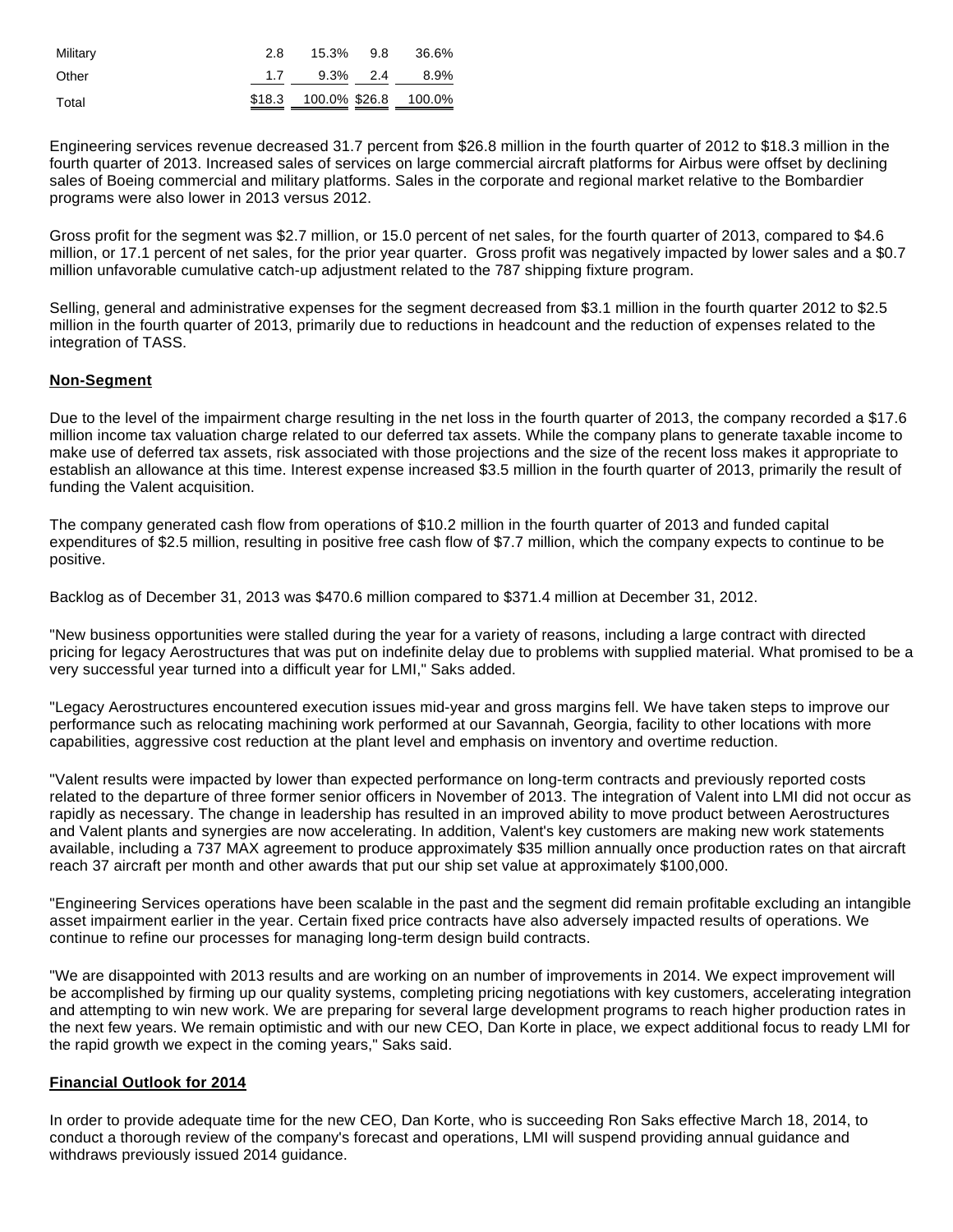#### **Conference Call and Webcast Information**

In connection with this release and as previously announced, LMI will hold a conference call today, March 17, 2014, at 9:00 A.M., CDT. LMI Chief Executive Officer Ronald S. Saks and Chief Financial Officer Cliff C. Stebe, Jr. will host the call. LMI CEOelect, Daniel G. Korte, will also represent the company on the call.

To participate in the call, please dial 866-307-3343 approximately five minutes before the conference call time stated above. A live webcast of the call can be accessed directly from LMI Aerospace website at [http://ir.lmiaerospace.com/events.cfm](http://www.globenewswire.com/newsroom/ctr?d=10072791&l=29&u=http%3A%2F%2Fir.lmiaerospace.com%2Fevents.cfm) and clicking on the appropriate link. A recording of the call will be available for a limited time on the company's website upon completion of the call.

#### **About LMI Aerospace**

LMI Aerospace, Inc. ("LMI") is a leading supplier of structural assemblies, kits and components and provider of design engineering services to the aerospace and defense markets. Through its Aerostructures segment, the company primarily fabricates machines, finishes, integrates, assembles and kits machined and formed close tolerance aluminum, specialty alloy and composite components and higher level assemblies for use by the aerospace and defense industries. It manufactures more than 40,000 products for integration into a variety of aircraft platforms manufactured by leading original equipment manufacturers and Tier 1 aerospace suppliers. Through its Engineering Services segment, operated by its D3 Technologies, Inc. subsidiary, the company provides a complete range of design, engineering and program management services, supporting aircraft product lifecycles from conceptual design, analysis and certification through production support, fleet support and service life extensions via a complete turnkey engineering solution.

#### **Cautionary Statements Regarding Forward-Looking Statements**

This news release includes forward-looking statements related to LMI's outlook for 2014 and beyond, which are based on current management expectations, estimates and projections. Such forward-looking statements are not guarantees and are inherently subject to various risks and uncertainties, many of which are beyond the control of LMI. Actual results could differ materially from the forward-looking statements as a result of, among other things, difficulties continuing to integrate Valent, managing the increased leverage incurred by LMI in connection with its acquisition of Valent and complying with debt covenants with respect to such indebtedness, as well as the factors detailed from time to time in LMI's filings with the Securities and Exchange Commission. Additional risk factors that could cause actual results and events to differ materially from those expressed or implied by forward-looking statements include, without limitation, those Risk Factors detailed in the company's Annual Report on Form 10-K for the year ended December 31, 2013, and any risk factors set forth in our other filings with the Securities and Exchange Commission. The forward-looking statements included in this document are only made as of the date of this document and we disclaim any obligation to publicly update any forward-looking statement to reflect subsequent events or circumstances.

#### **LMI Aerospace, Inc.**

#### **Condensed Consolidated Balance Sheets**

#### (Amounts in thousands, except share and per share data)

|                                           | December 31,<br>2013 | December 31,<br>2012 |
|-------------------------------------------|----------------------|----------------------|
| <b>Assets</b>                             |                      |                      |
| Current assets:                           |                      |                      |
| Cash and cash equivalents                 | \$1,572              | \$4,347              |
| Trade accounts receivable, net            | 72,853               | 69,159               |
| Inventories                               | 113,178              | 90,039               |
| Prepaid expenses and other current assets | 4,411                | 5,655                |
| Deferred income taxes                     | 2,693                | 3,839                |
| Total current assets                      | 194,707              | 173,039              |
| Property, plant and equipment, net        | 103,375              | 96,218               |
| Goodwill                                  | 113,223              | 179,314              |
| Intangible assets, net                    | 55,465               | 64,334               |
| Other assets                              | 13,281               | 15,059               |
| <b>Total assets</b>                       | \$480,051            | \$527,964            |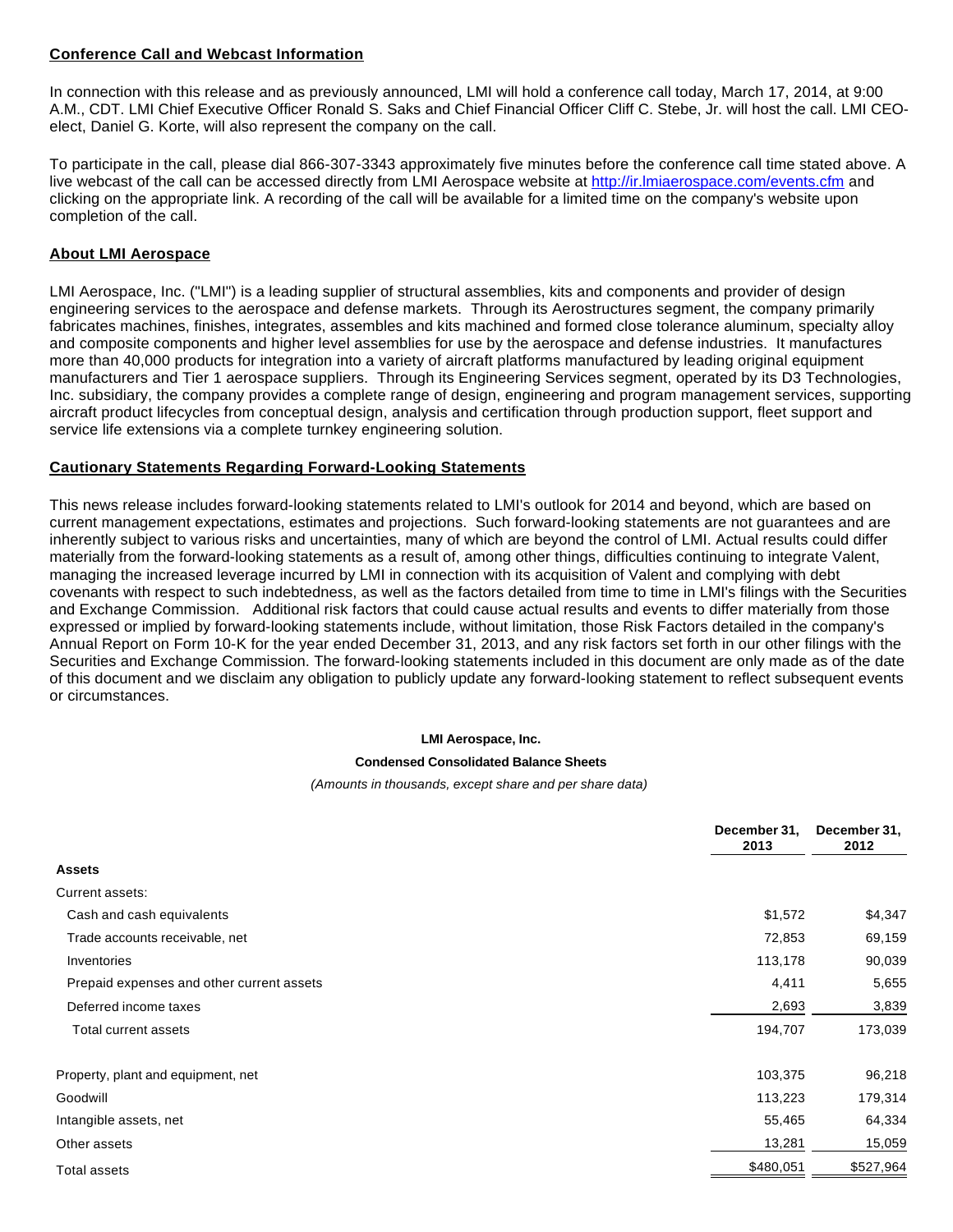| Liabilities and shareholders' equity                                                                                                                                        |           |           |
|-----------------------------------------------------------------------------------------------------------------------------------------------------------------------------|-----------|-----------|
| <b>Current liabilities:</b>                                                                                                                                                 |           |           |
| Accounts payable                                                                                                                                                            | \$19,388  | \$30,471  |
| Accrued expenses                                                                                                                                                            | 19,082    | 23,703    |
| Current installments of long-term debt and capital lease obligations                                                                                                        | 5,242     | 5,632     |
| <b>Total current liabilities</b>                                                                                                                                            | 43,712    | 59,806    |
| Long-term debt and capital lease obligations, less current installments                                                                                                     | 285,369   | 255,067   |
| Other long-term liabilities                                                                                                                                                 | 3,915     | 3,405     |
| Deferred income taxes                                                                                                                                                       | 2,911     | 8,732     |
| Total long-term liabilities                                                                                                                                                 | 292,195   | 267,204   |
| Shareholders' equity:                                                                                                                                                       |           |           |
| Common stock, \$0.02 par value per share; authorized 28,000,000 shares; issued 12,873,208 and<br>12,860,023 shares at December 31, 2013 and December 31, 2012, respectively | 257       | 257       |
| Preferred stock, \$0.02 par value per share; authorized 2,000,000 shares; none issued at either date                                                                        |           |           |
| Additional paid-in capital                                                                                                                                                  | 92,692    | 90,839    |
| Accumulated other comprehensive loss                                                                                                                                        | (507)     | (49)      |
| Treasury stock, at cost, 22,321 shares at December 31, 2013 and 101,622 shares at December 31, 2012                                                                         | (202)     | (482)     |
| Retained earnings                                                                                                                                                           | 51,904    | 110,389   |
| Total shareholders' equity                                                                                                                                                  | 144,144   | 200,954   |
| Total liabilities and shareholders' equity                                                                                                                                  | \$480,051 | \$527,964 |

#### **LMI Aerospace, Inc.**

## **Condensed Consolidated Statements of Comprehensive Income (Loss)**

(Amounts in thousands, except share and per share data)

|                                              | (Unaudited) |                                           |           |                                    |
|----------------------------------------------|-------------|-------------------------------------------|-----------|------------------------------------|
|                                              |             | <b>Three Months Ended</b><br>December 31, |           | <b>Year Ending</b><br>December 31, |
|                                              | 2013        | 2012                                      | 2013      | 2012                               |
| Sales and service revenue                    |             |                                           |           |                                    |
| <b>Product sales</b>                         | \$77,791    | \$43,763                                  | \$324,133 | \$168,943                          |
| Service revenues                             | 18,580      | 28,154                                    | 88,424    | 109,686                            |
| Net sales                                    | 96,371      | 71,917                                    | 412,557   | 278,629                            |
| Cost of sales and service revenue            |             |                                           |           |                                    |
| Cost of product sales                        | 62,473      | 31,916                                    | 255,261   | 121,247                            |
| Cost of service revenue                      | 16,348      | 23,762                                    | 77,434    | 89,074                             |
| Cost of sales                                | 78,821      | 55,678                                    | 332,695   | 210,321                            |
| Gross profit                                 | 17,550      | 16,239                                    | 79,862    | 68,308                             |
| Selling, general and administrative expenses | 14,215      | 9,422                                     | 55,862    | 36,891                             |
| Goodwill and intangible asset impairment     | 73,528      |                                           | 77,750    |                                    |
| Contingent consideration write-off           |             |                                           | (7,950)   |                                    |
| Restructuring expense                        | 3,073       |                                           | 3,073     |                                    |
| Acquisitions expense                         | 32          | 4,820                                     | 247       | 5,362                              |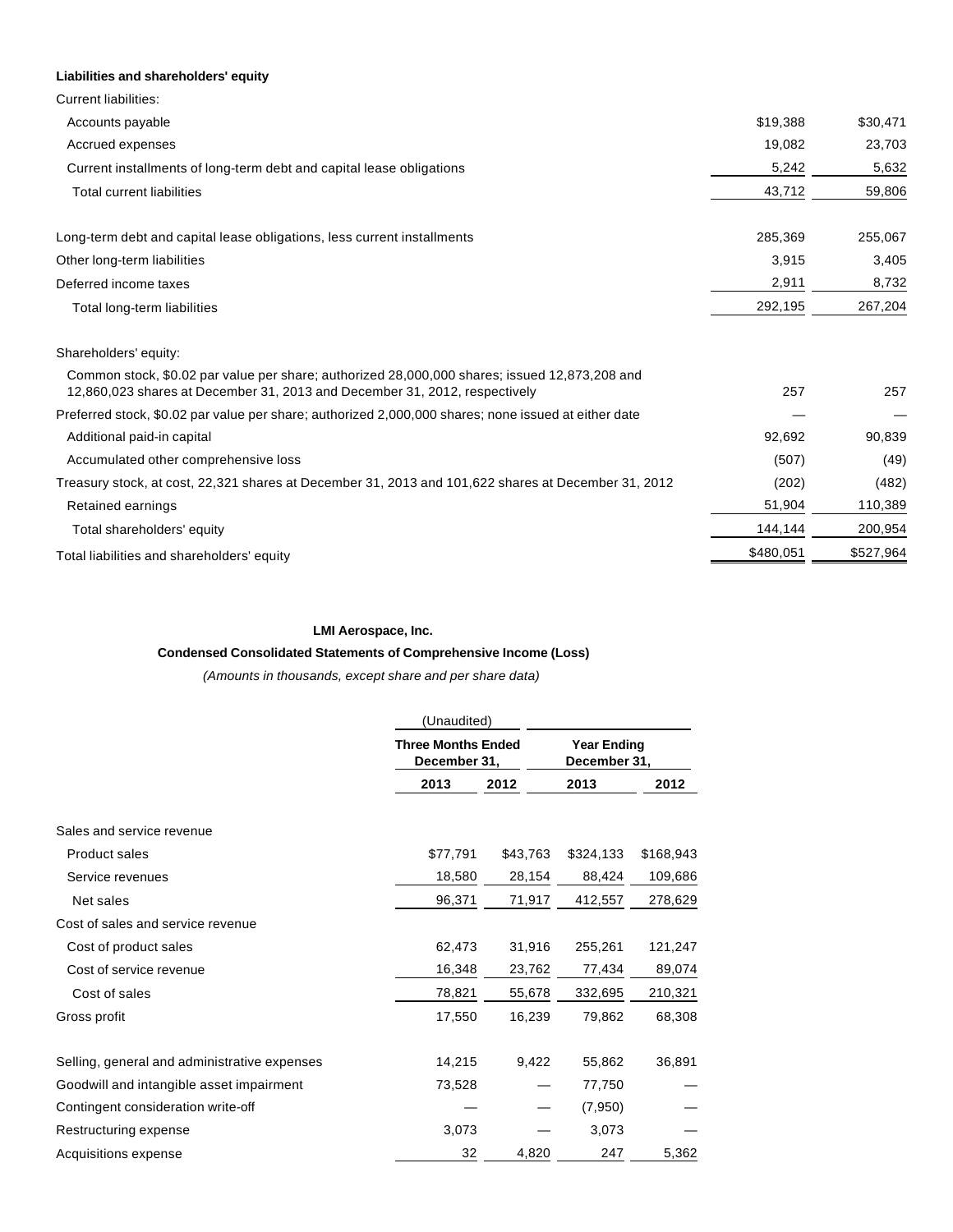| (Loss) income from operations                            | (73, 298)   | 1,997                                       | (49, 120)  | 26,055   |
|----------------------------------------------------------|-------------|---------------------------------------------|------------|----------|
| Other (expense) income:                                  |             |                                             |            |          |
| Interest expense                                         | (4, 477)    | (1,007)                                     | (16, 962)  | (1,771)  |
| Other, net                                               | 168         | 75                                          | 618        | 356      |
| Total other expense                                      | (4,309)     | (932)                                       | (16, 344)  | (1, 415) |
|                                                          |             |                                             |            |          |
| (Loss) income before income taxes                        | (77, 607)   | 1,065                                       | (65, 464)  | 24,640   |
| Provision for income taxes                               | (10, 546)   | 114                                         | (6,979)    | 8,153    |
|                                                          |             |                                             |            |          |
| Net (loss) income                                        | (67,061)    | 951                                         | (58, 485)  | 16,487   |
| Other comprehensive (loss) income                        |             |                                             |            |          |
| Change in foreign currency translation adjustment        | (4)         | (33)                                        | (23)       | (49)     |
| Unrealized loss on interest rate hedges                  | (115)       |                                             | (435)      |          |
| Total comprehensive (loss) income                        | \$(67, 180) | \$918                                       | \$(58,943) | \$16,438 |
|                                                          |             |                                             |            |          |
| Amounts per common share:                                |             |                                             |            |          |
| Net (loss) income per common share                       | \$(5.31)    | \$0.08                                      | \$(4.64)   | \$1.41   |
|                                                          |             |                                             |            |          |
| Net (loss) income per common share assuming dilution ___ | \$(5.31)    | \$0.08                                      | \$(4.64)   | \$1.39   |
|                                                          |             | 12,619,107 11,779,498 12,607,833 11,701,607 |            |          |
| Weighted average common shares outstanding               |             |                                             |            |          |
| Weighted average dilutive common shares outstanding      |             | 12,619,107 11,890,807 12,607,833 11,839,182 |            |          |

## **LMI Aerospace, Inc.**

**Condensed Consolidated Statements of Cash Flows**

(Amounts in thousands)

|                                                                                   | <b>Year Ended</b>    |          |
|-----------------------------------------------------------------------------------|----------------------|----------|
|                                                                                   | December 31,         |          |
|                                                                                   | 2013                 | 2012     |
| <b>Operating activities:</b>                                                      |                      |          |
| Net (loss) income                                                                 | $$(58,485)$ \$16,487 |          |
| Adjustments to reconcile net income to net cash provided by operating activities: |                      |          |
| Depreciation and amortization                                                     | 20,560               | 7,994    |
| Goodwill and intangible asset impairment                                          | 77,750               |          |
| Contingent consideration write-off                                                | (7,950)              |          |
| Restricted stock compensation                                                     | 1,615                | 1,494    |
| Deferred taxes                                                                    | (6,060)              | (1,062)  |
| Other noncash items                                                               | (420)                | (317)    |
| Changes in operating assets and liabilities, net of acquired business:            |                      |          |
| Trade accounts receivable                                                         | (4,678)              | (8,093)  |
| Inventories                                                                       | (23,063)             | (10,980) |
| Prepaid expenses and other assets                                                 | 2,828                | 1,186    |
| Current income taxes                                                              | 1,939                | (1, 168) |
| Accounts payable                                                                  | (11, 276)            | 3,062    |
| Accrued expenses                                                                  | (1, 109)             | 196      |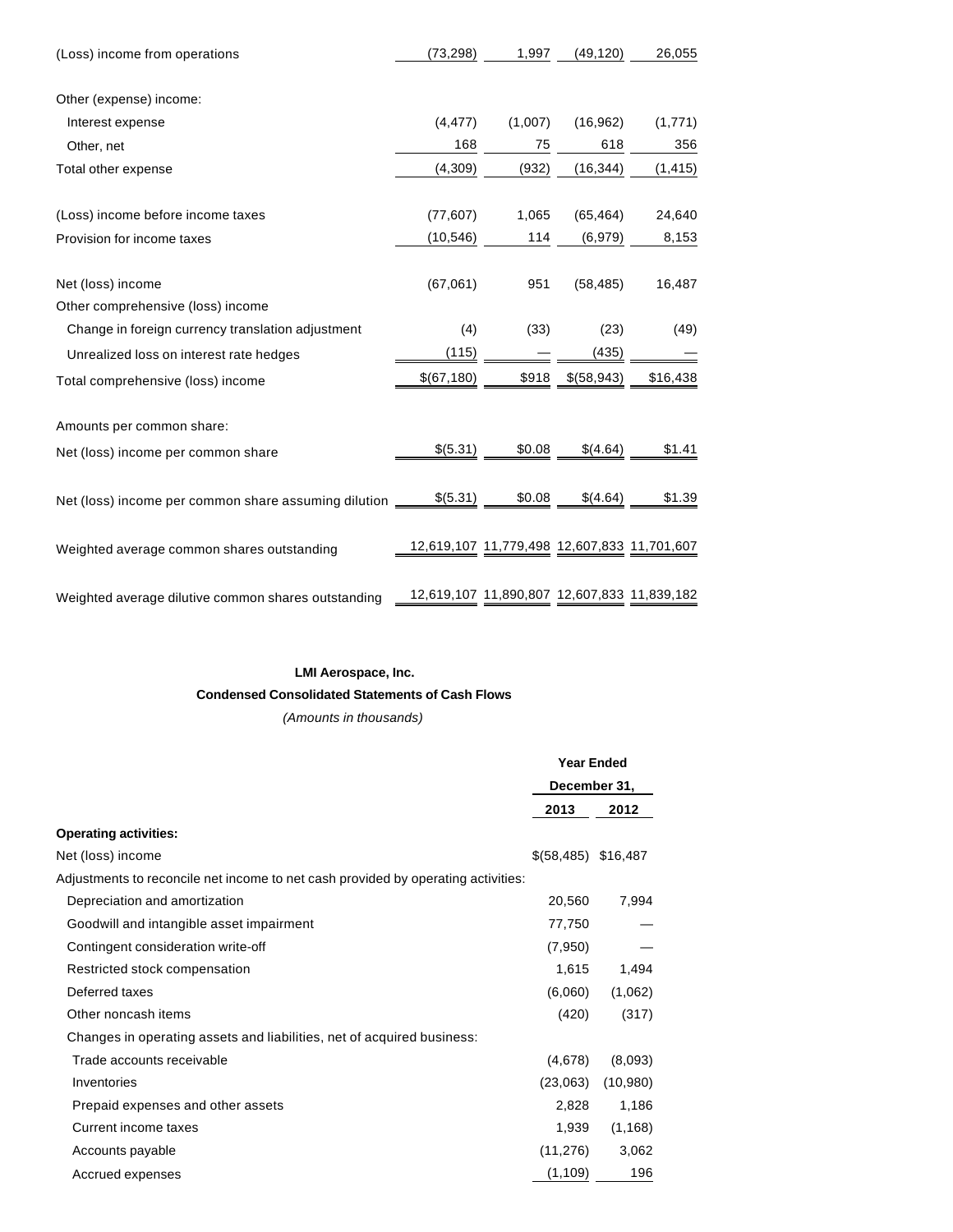| Net cash (used) provided by operating activities       | (8,349)   | 8,799                  |
|--------------------------------------------------------|-----------|------------------------|
| <b>Investing activities:</b>                           |           |                        |
| Additions to property, plant and equipment             | (23, 738) | (18, 783)              |
| Acquisitions, net of cash acquired                     |           | $(504)$ $(216,398)$    |
| Proceeds from sale of equipment                        | 1,989     | 181                    |
| Net cash used by investing activities                  |           | $(22,253)$ $(235,000)$ |
| <b>Financing activities:</b>                           |           |                        |
| Proceeds from issuance of debt                         | 5,751     | 229,124                |
| Principal payments on long-term debt and notes payable | (5,863)   | (118)                  |
| Advances on revolving line of credit                   | 107,264   | 40,278                 |
| Payments on revolving line of credit                   | (77,500)  | (34, 042)              |
| Prepaid financing costs                                | (1, 817)  | (12, 736)              |
| Other, net                                             | (8)       | 174                    |
| Net cash provided by financing activities              | 27,827    | 222,680                |
| Net decrease in cash and cash equivalents              | (2,775)   | (3,521)                |
| Cash and cash equivalents, beginning of year           | 4,347     | 7,868                  |
| Cash and cash equivalents, end of year                 | \$1,572   | \$4,347                |

# **LMI Aerospace, Inc. Selected Non-GAAP Disclosures**

(Amounts in thousands)

(Unaudited)

|                                                                                      |            | <b>Three Months Ended</b><br>December 31, |            | Year Ended   |
|--------------------------------------------------------------------------------------|------------|-------------------------------------------|------------|--------------|
|                                                                                      |            |                                           |            | December 31, |
|                                                                                      | 2013       | 2012                                      | 2013       | 2012         |
| <b>Non-GAAP Financial Information</b>                                                |            |                                           |            |              |
| Adjusted Earnings Before Interest, Taxes, Depreciation and Amortization (EBITDA)(1): |            |                                           |            |              |
| Net (loss) income                                                                    | \$(67,061) | \$951                                     | \$(58,485) | \$16,487     |
| Income tax (benefit) expense                                                         | (10, 546)  | 114                                       | (6,979)    | 8,153        |
| Depreciation and amortization                                                        | 5,331      | 2,227                                     | 20,560     | 7,994        |
| Goodwill and intangible asset impairment                                             | 73,528     |                                           | 77,750     |              |
| Contingent consideration write-off                                                   |            |                                           | (7,950)    |              |
| Stock based compensation                                                             | 411        | 289                                       | 1,615      | 1,494        |
| Interest expense                                                                     | 4,477      | 1,007                                     | 16,962     | 1,771        |
| Fair value step up on acquired inventories                                           |            |                                           | 2,497      |              |
| Restructuring expense                                                                | 3,073      |                                           | 3,073      |              |
| Integration expense                                                                  | 512        |                                           | 1,265      |              |
| Acquisition expense                                                                  | 32         | 4,820                                     | 247        | 5,362        |
| Other, net                                                                           | (169)      | (75)                                      | (618)      | (356)        |
| <b>Adjusted EBITDA</b>                                                               | \$9,588    | \$9,333                                   | \$49,937   | \$40,905     |

## Free Cash Flow (2):

| Net cash provided/(used) by operating activities |  |
|--------------------------------------------------|--|
| Less:                                            |  |

| Net cash provided/(used) by operating activities | \$10.247 | \$(1.238) | \$(8,349) | \$8,799 |
|--------------------------------------------------|----------|-----------|-----------|---------|
|                                                  |          |           |           |         |